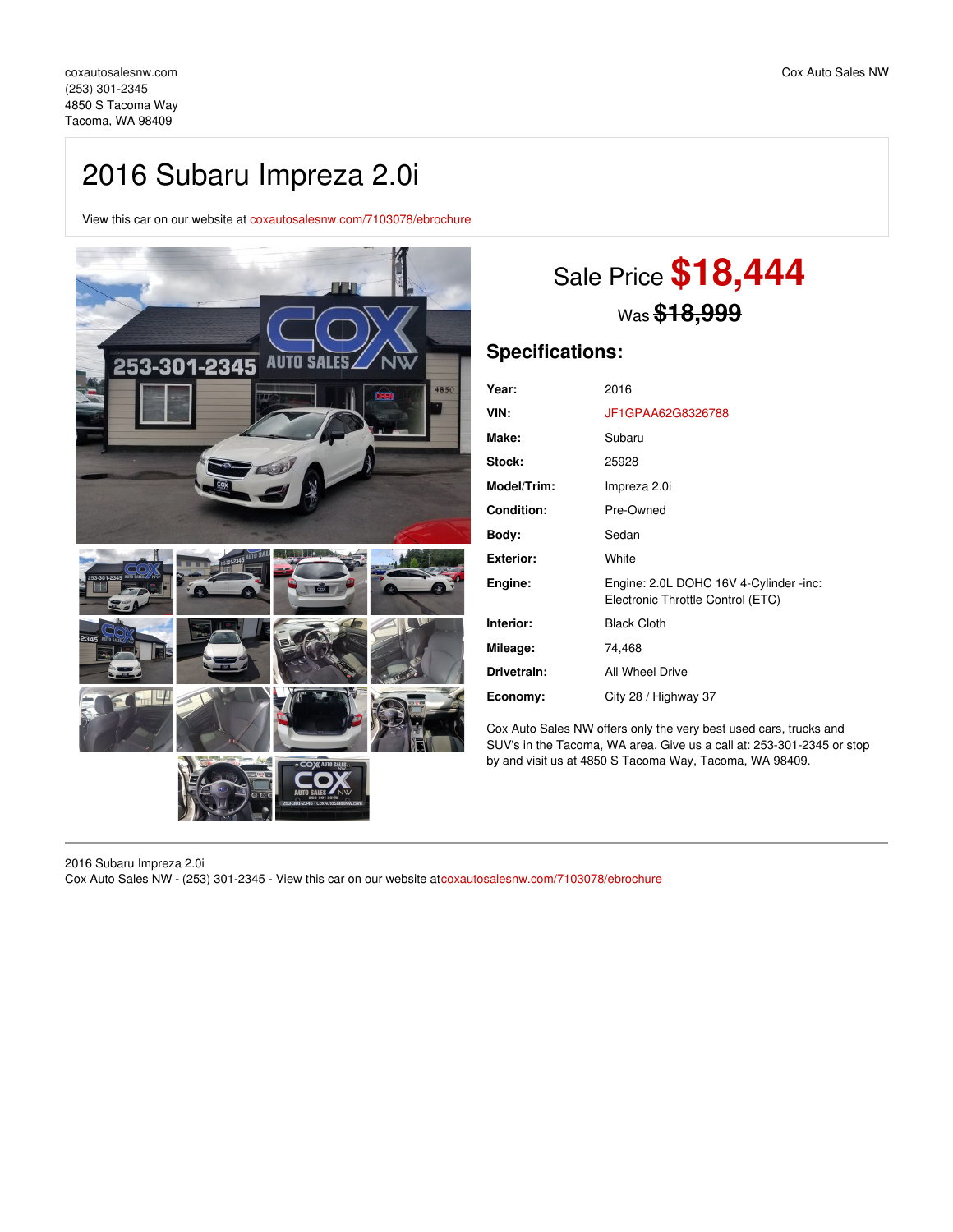

#### 2016 Subaru Impreza 2.0i

Cox Auto Sales NW - (253) 301-2345 - View this car on our website at[coxautosalesnw.com/7103078/ebrochure](https://coxautosalesnw.com/vehicle/7103078/2016-subaru-impreza-2-0i-tacoma-wa-98409/7103078/ebrochure)

## **Installed Options**

## **Interior**

- 1 Seatback Storage Pocket- 2 12V DC Power Outlets
- 60-40 Folding Bench Front Facing Fold Forward Seatback Rear Seat Air Filtration
- Analog Appearance- Cargo Space Lights- Carpet Floor Trim- Cloth Upholstery
- Cruise Control w/Steering Wheel Controls- Day-Night Rearview Mirror
- Driver And Passenger Visor Vanity Mirrors Driver Foot Rest- Driver Seat
- Engine Immobilizer- FOB Controls -inc: Cargo Access- Fade-To-Off Interior Lighting
- Front Center Armrest- Front Cupholder- Front Map Lights
- Full Carpet Floor Covering -inc: Carpet Front And Rear Floor Mats Full Cloth Headliner
- Full Floor Console w/Covered Storage and 2 12V DC Power Outlets
- Gauges -inc: Speedometer, Odometer, Tachometer, Trip Odometer and Trip Computer
- HVAC -inc: Underseat Ducts- Instrument Panel Bin, Driver And Passenger Door Bins
- Interior Trim -inc: Metal-Look Instrument Panel Insert, Metal-Look Door Panel Insert and Metal-Look Interior Accents
- Locking Glove Box- Manual Adjustable Rear Head Restraints- Manual Air Conditioning
- Manual Tilt/Telescoping Steering Column- Outside Temp Gauge- Passenger Seat
- Perimeter Alarm- Power 1st Row Windows w/Driver 1-Touch Up/Down
- Power Door Locks- Power Rear Windows and Fixed 3rd Row Windows- Rear Cupholder - Reclining Front Bucket Seats -inc: driver's seat pump lever type height adjuster, driver and passenger full width fore/aft adjustment lever, height and tilt adjustable head restraints and whiplash protection front seats
- Remote Keyless Entry w/Integrated Key Transmitter, Illuminated Entry and Panic Button
- Remote Releases -Inc: Mechanical Fuel- Seats w/Cloth Back Material- Systems Monitor
- Trip Computer- Urethane Gear Shifter Material- Valet Function

## **Exterior**

- Auto Off Aero-Composite Halogen Daytime Running Headlamps
- Black Power Side Mirrors w/Manual Folding
- Black Side Windows Trim and Black Front Windshield Trim Body-Colored Door Handles - Body-Colored Front Bumper- Body-Colored Rear Bumper- Clearcoat Paint